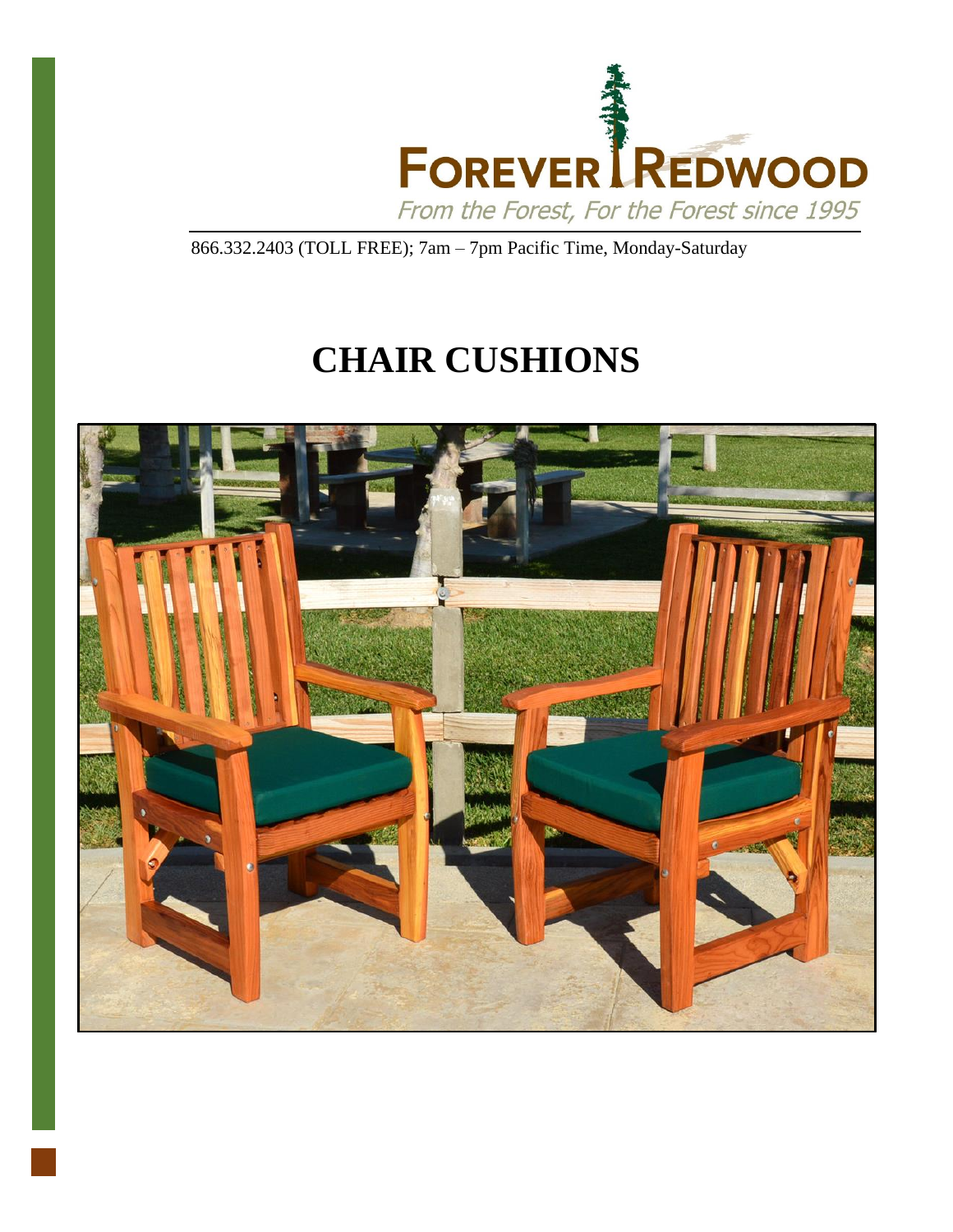## **CONTENT**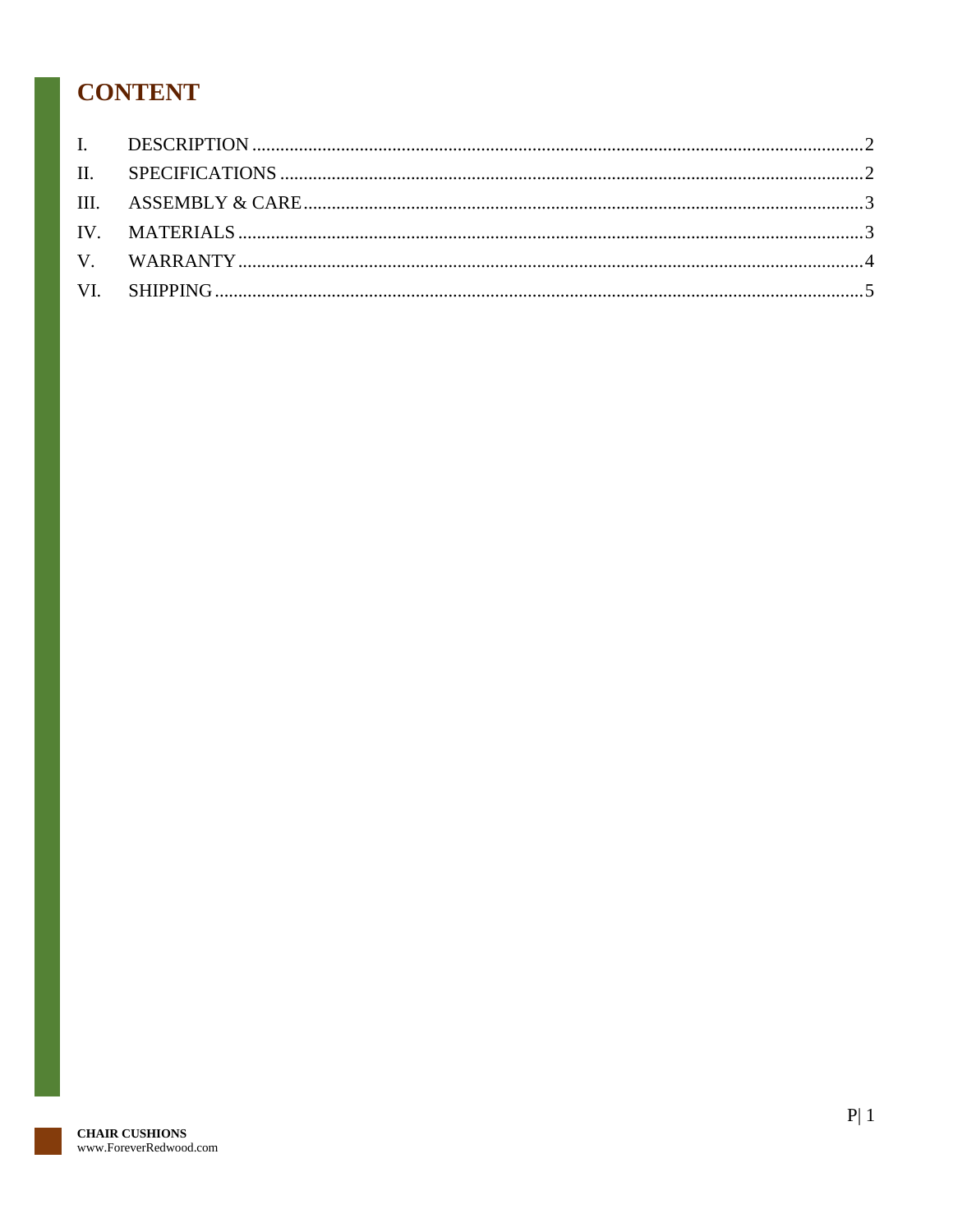### <span id="page-2-0"></span>**I. DESCRIPTION**

#### **Perfect to pair with your Forever Redwood chairs and make them comfortable.**

- **Quality:** Machine washable and fade resistant. All cushions are made from [Trivantage](http://www.trivantage.com/fabric-upholstery) fabrics and are sewn with a built in zipper to make washing them a snap.
- **Customize:** Select from a wide array of fabrics at **[Trivantage](http://www.trivantage.com/)** or use our standard Forest Green color. Under **More Options** select **Custom Cushion Color**, and note any custom color choices (name and number of fabric) in the Order Comment box.
- **Note:** Option to order a cushion is available with the purchase of most benches or chairs.

#### <span id="page-2-1"></span>**II. SPECIFICATIONS**

If you'd like a cushion for your chairs, please indicate this in the Advanced Options section. Standard cushions come in forest green however you also have the option to visit [Trivantage](https://www.trivantage.com/fabric-upholstery) to choose from the hundreds of outdoor fabrics they have for your cushion.



The most popular fabric choice over the years is the Forest Green. For this reason, we've made it our default fabric choice for all cushions. If you'd like a cushion in a color or pattern other than Forest Green, you can choose from thousands of fabrics by visiting our Sunbrella fabric partner Trivantage Upholstery Fabric at: [https://www.trivantage.com/fabric-upholstery.](https://www.trivantage.com/fabric-upholstery)

Just write the name and number of the fabric you'd like us to use to make your cushion in the comment box below the cushion selection. Most Sunbrella fabrics are under \$30/yard and are included in the cushion price. If you prefer a premium fabric over \$30/yard, the cost over \$30/yard will be manually added to your order total.

Trivantage fabric is made to sit out in the sun and not fade or fall apart for years. It's machine washable. Each cushion has a zipper so you can remove the foam and wash the fabric.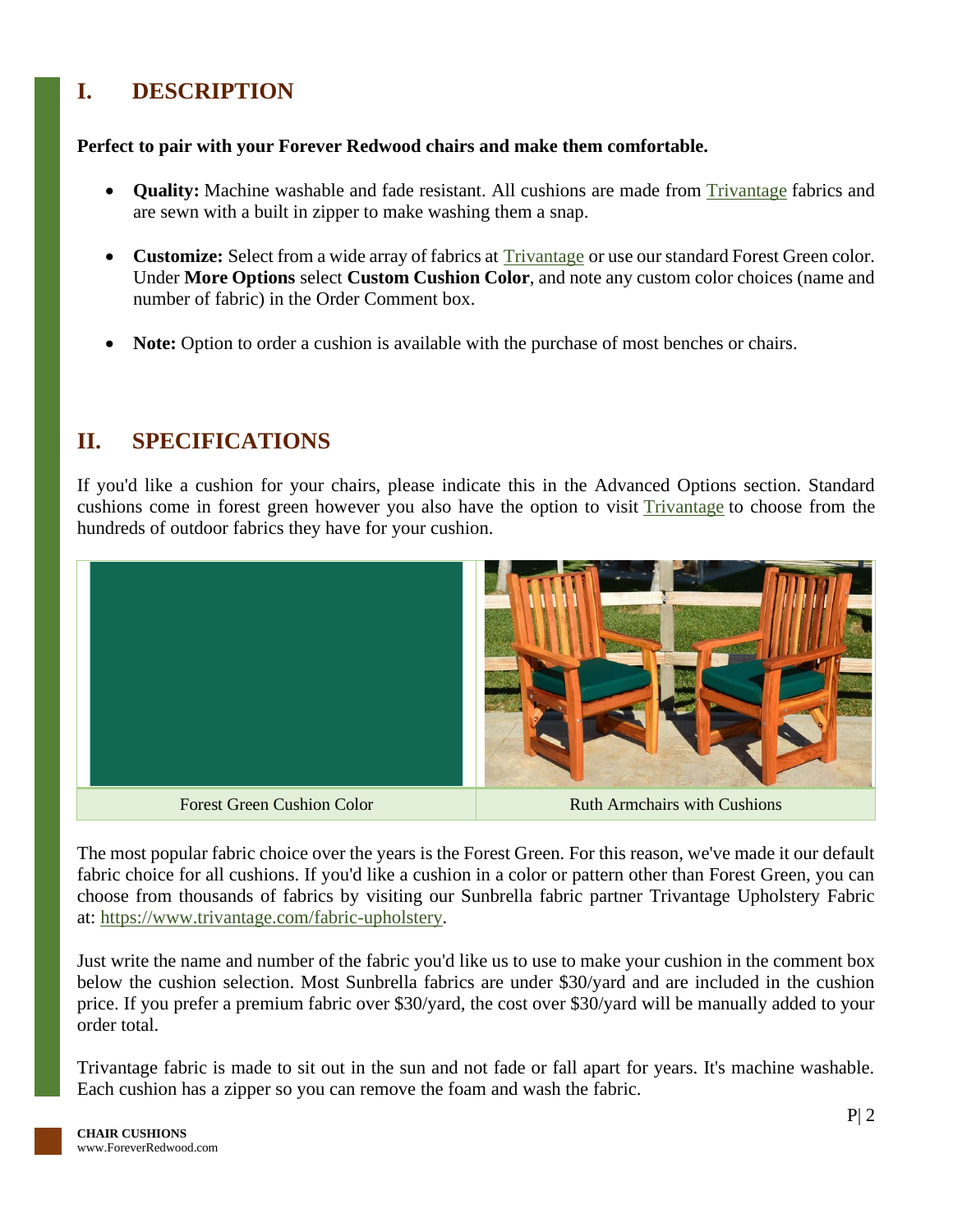### <span id="page-3-0"></span>**III. ASSEMBLY & CARE**

Assembly instructions are not necessary for this product.

### <span id="page-3-1"></span>**IV. MATERIALS**

The secret to outdoor longevity begins and ends with the wood. We use generous amounts of the most decay resistant wood available. We encourage our customers to compare photos of our items side by side with any competing product. Thickness counts. Furniture that is thin and light simply won't last in the year round weather.

To keep your furniture beautiful, we use only stainless steel hardware and the highest quality stains and sealants. We use only the Sickens brand of sealants.

Our primary customer has always been the homeowner that appreciates spending a bit more for quality that will last decades.

Our products are installed with organizations that appreciate longevity like the U.S. Forest Service, U.S. military installations, State and City parks, golf clubs and hotels.

We are favored by many landscape architects and contractors because they can count on exceptional quality and quick personal service to complete projects.

We build each item by hand. This insures your set is finely finished and carefully inspected. Old-fashioned hand building also allows us to adjust the size or design of any item to fit your needs.

Because we are a forestry company, we can offer 5 exceptional wood grades to choose from our carefully managed forests with warranties of up to 30 years against decay in any weather. Click for more about our 5 [wood grades.](https://www.foreverredwood.com/redwood-furniture/wood-grade/)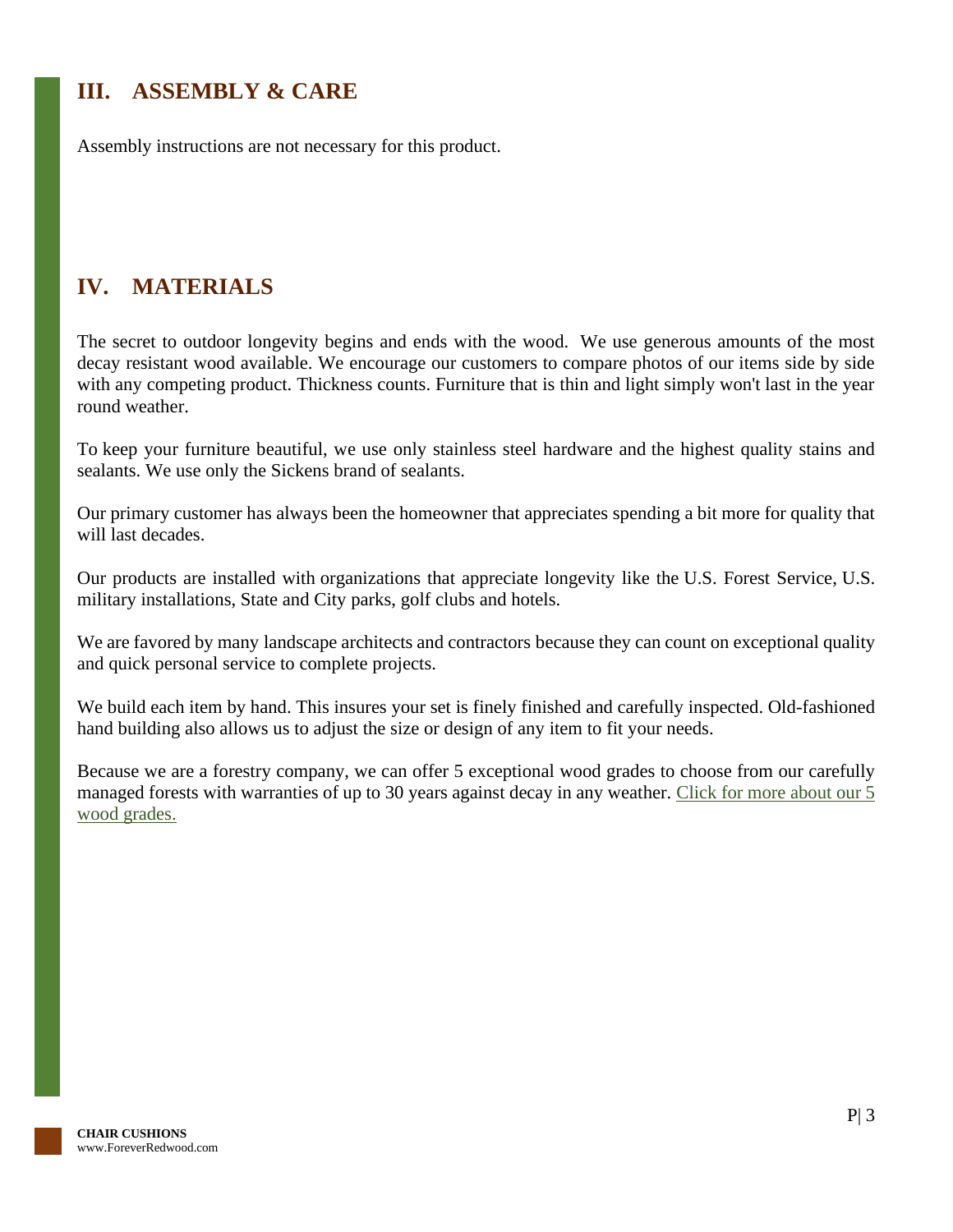### <span id="page-4-0"></span>**V. WARRANTY**

Wood decay is warrantied up to 30 years depending on the wood grade. No other outdoor furniture manufacturer has warranties like this. The key is the excellent quality of our wood and the extra-thick timber designs of all our pieces.

#### **Wood Grades and Decay Warranty:**

- Douglas-fir: 10 years
- Mosaic Eco-Wood: 10 years
- Redwood: 15 years
- Mature Redwood: 20 years
- Old-Growth Redwood: 30 years

Forever Redwood stands behind its products. We are committed to quickly resolving any issues that might occur. For more information please see our [Warranty](https://www.foreverredwood.com/redwood-furniture/warranty) page.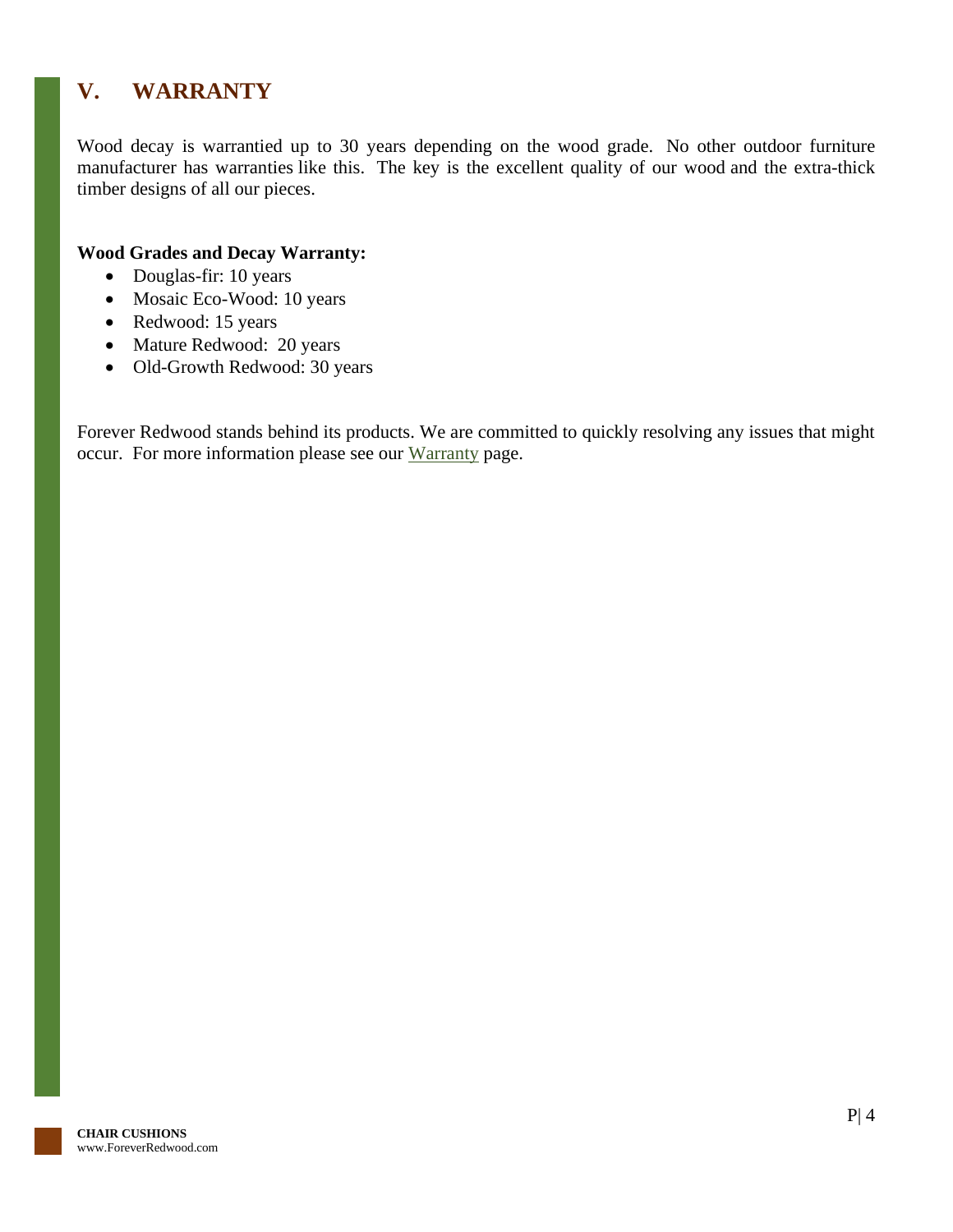### <span id="page-5-0"></span>**VI. SHIPPING**

#### **We offer 4 Shipping Options in the U.S.:**

- Rush Shipping (ships in 3 weeks).
- Priority Shipping (ships in 6 weeks).
- Standard Shipping (ships in 10 weeks).
- Free Shipping in the Continental U.S. (ships in 14 weeks).

#### **Notes for Orders requiring drawings or approvals:**

All Shade Structure orders (Pergolas, Pavilions, Gazebos and Arbors) require drawings to make sure all details are agreed upon prior to building and to give our customers the ability to customize their structures to meet their needs. We also sometimes make custom changes to Swings, Planters, Benches, Tables and other standard production items per customer requests. If your order has a custom detail or is a shade structure, you will receive your first drawings via email within 5 business days of receiving your completed order with a deposit.

We will go back and forth with you as needed to fine tune the design to your liking prior to building it. Once you sign off on your drawings, your timeline for shipping will begin. Please keep this in mind. If you need a Rush Order and also drawings, it is best you call in your order so that we can organize ourselves to both complete your drawings on an expedited basis and meet your shipping deadline.

**Yes, you can have free shipping plus save 3% off your order!** We carefully hand build each Forever Redwood item. When you choose a longer ship out date, you give us more time to build. This lowers our cost and we pass the savings to you. If you choose the Wait & Save Shipping option and prefer we ship out on a specific date (up to 6 months in advance), just enter the date in the Comment Box at Checkout. If no note is included, we'll ship in 3 months.

Orders ship from San Diego, CA. Add 3 to 6 business days transit time (depending on location). We ship to any country. Canada orders ship in 6 weeks. To see Canadian shipping costs, just add item to cart.

For orders outside the U.S. or Canada, just enter your country in the shipping information section at checkout or in the shopping cart to see your freight cost. We ship outside the U.S. or Canada in 6 weeks. For all international shipments, the shipping companies handle any customs paperwork and then contact you to arrange delivery.

**Assembly Service Available Nationwide:** All orders over \$3,000. in size can choose to have Forever Redwood assemble for you. Just choose White Glove Service in the Shopping Cart or at Checkout. For more information on White Glove, please go to: [WHITE GLOVE.](https://www.foreverredwood.com/white-glove/)